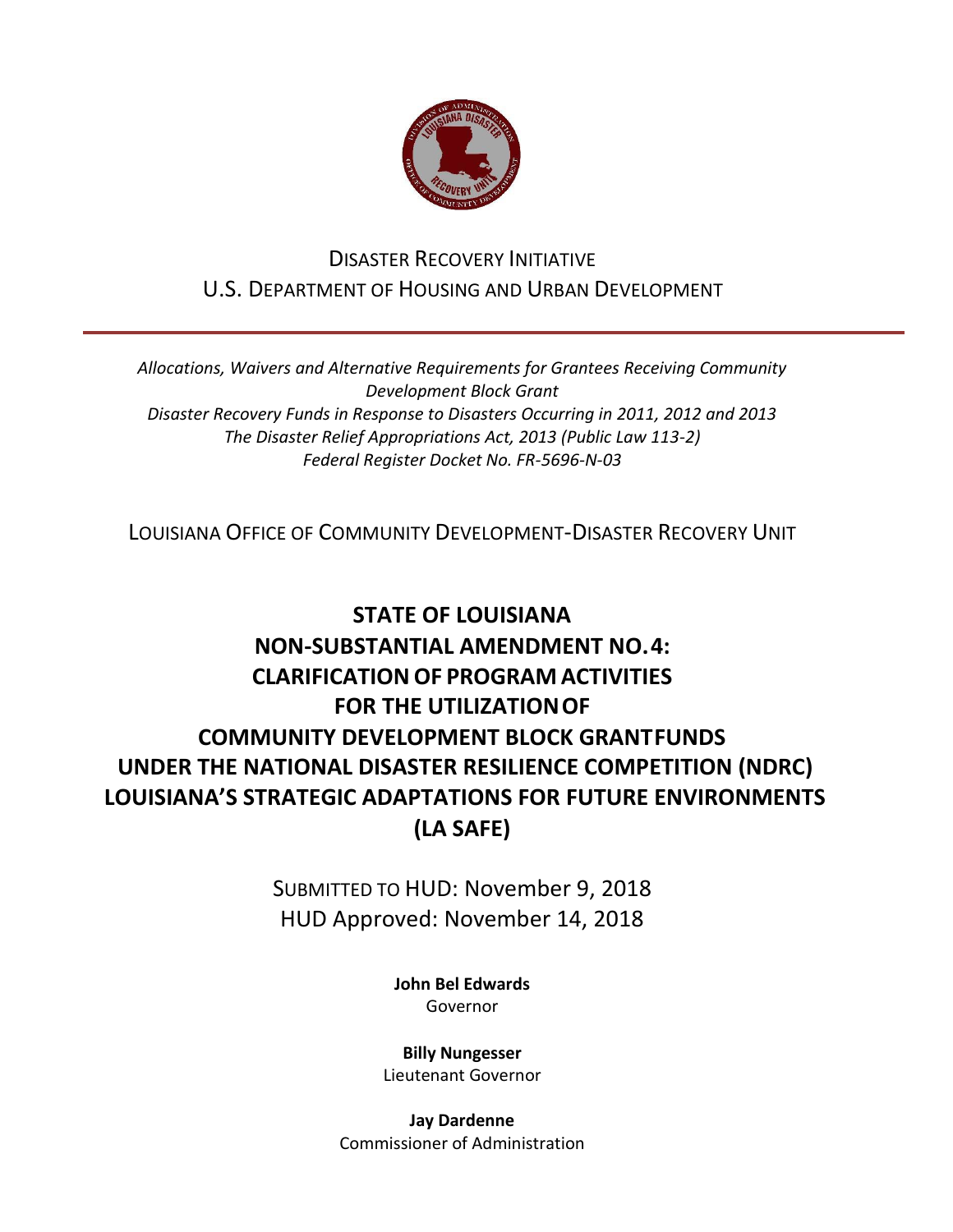## **Non-Substantial Amendment**

### Action Plan Amendment Overview

In accordance with Public Law 113-2, HUD announced an allocation of \$1 billion of the \$15.2 billion appropriated for certain declared disasters occurring during the years 2011, 2012 and 2013 for the National Disaster Resilience Competition (NDRC). The State of Louisiana was awarded \$92,629,249 of this total for the Resettlement of Isle de Jean Charles (\$48,379,249) and the LA SAFE Fund (\$39,750,000).

The State of Louisiana requests approval, through this non-substantial amendment, to update implementation activities for the LA SAFE Fund within the Disaster Recovery Grant Reporting System (DRGR) for use of these NDR dollars. The following changes have been made within this Action Plan Amendment:

- The St. Tammany "Safe Haven" project has been renamed "St. Tammany Blue-Green Campus & Trails;"
- The Louisiana Wetlands Education Center (LWEC), one of the projects originally selected by the LA SAFE Project Selection Committee, will be funded under the NDR portion of LA SAFE, as it is an education demonstration project that directly meets the urgent educational needs surrounding the precarious situation of Louisiana's wetlands and coast;
- The "Buyouts for Permanent Resident Households" program in Terrebonne Parish has been renamed "Optional Homeowner Relocation Assistance for Permanent Residents;"
- For the Optional Homeowner Relocation Assistance for Permanent Residents program, Urgent Need was added as a National Objective; and
- The remaining content is carried over from APA 3 in order to include a comprehensive summary of the projects within LA SAFE within this APA 4.

| <b>Program</b>                                                      | <b>Budget</b> |
|---------------------------------------------------------------------|---------------|
| <b>State Administration</b>                                         | \$4,500,000   |
| Resettlement of Isle de Jean Charles                                | \$48,379,249  |
| Louisiana's Strategic Adaptations for Future Environments (LA SAFE) | \$39,750,000  |
| Total                                                               | \$92,629,249  |

## **LA SAFE Program Overview**

## National Disaster Resilience Competition (NDRC)

The U.S. Department of Housing and Urban Development (HUD), in collaboration with the Rockefeller Foundation, conducted a two-phase National Disaster Resilience Competition (NDRC) to distribute \$1 billion in funding to state and local governments to help communities recover from natural disasters and advance resilience-building initiatives.

At the competition's conclusion, HUD awarded Community Development Block Grant National Disaster Resilience (CDBG-NDR) funds to thirteen (13) state and local governments. The State of Louisiana was awarded \$92,629,249 of CDBG-NDR funds for the following projects, to be administered by the Office of Community Development – Disaster Recovery Unit (OCD-DRU):

**Louisiana's Strategic Adaptations for Future Environments (LA SAFE)** – \$39,750,000 for the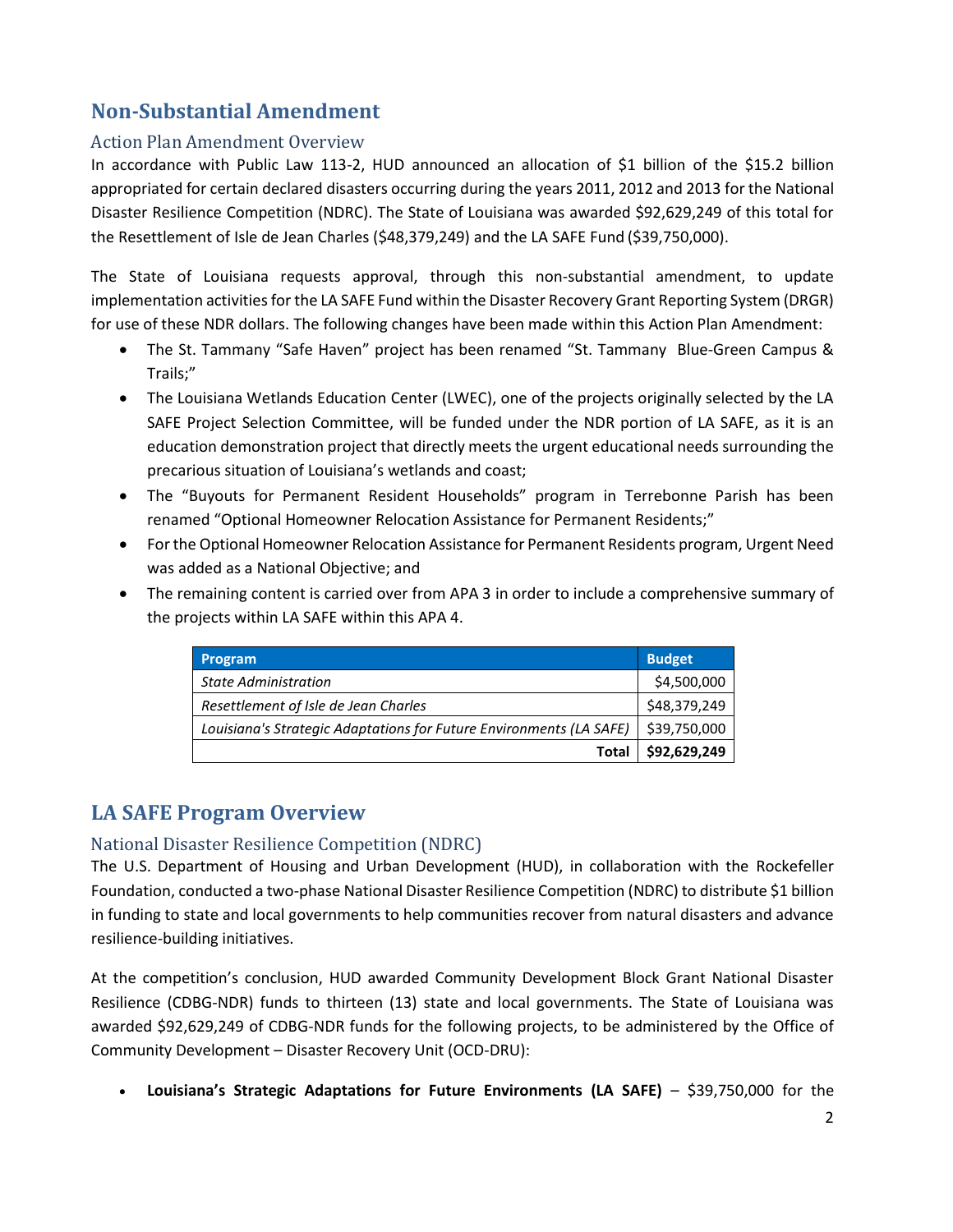planning and capitalization of a State-administered fund to provide gap assistance for public, privately-owned and/or nonprofit projects and programs for Resilient Housing, Resilient Transportation, Resilient Energy, Resilient Infrastructure, Economic Development, Public Services, Community Nonstructural Mitigation/Flood Risk Reduction, and/or Planning/Education. These concept proposals will be presented as project, program, and policy recommendations emanating from a multi-phase, community-driven planning effort, which will be codified in parish-wide Strategic Adaptation Plans. Using information and projects identified in the Strategic Adaptation Plans, the State will work with eligible communities to select CDBG-NDR projects to be funded through the LA SAFE Program. In addition to the HUD award, the State of Louisiana has committed an additional sum of \$250,000 in supporting leverage, bringing the total value of the initiative to \$40,000,000.

 **Isle de Jean Charles Resettlement** – \$48,379,249 for the Resettlement of Isle de Jean Charles, a coastal island community in coastal Terrebonne Parish currently experiencing severe land loss and extreme flood risks, to a resilient and historically contextual community. The Resettlement of Isle de Jean Charles is broken down into three phases: (1) Data Gathering and Engagement, (2) Site Selection, Acquisition, and Master Planning and (3) Construction and Development.

In addition to the funds for these two (2) projects, HUD awarded the State \$4,500,000 for administrative costs.

#### LA SAFE Framework

LA SAFE is a statewide resilience policy framework focused on helping communities plan for – and implement – safer, stronger, and smarter development strategies within three basic typological scenarios. These scenarios are (1) **Low Risk Areas**, or those with favorable future flood risk projections (0'-3' in a 100 year flood event projected in 2067) and which have current development opportunities to receive populations and economic activity from more flood-prone environments; (2) **Moderate Risk Areas**, or those with future flood risk projections (3'-6' in a 100-year flood event projected in 2067 or currently located within the FEMA 100-year floodplain) conducive to maintaining current population levels and economic trends provided such communities orient future development and mitigation activities in alignment with future flood risk projections; (3) **High Risk Areas**, or those with less favorable future flood risk projections (6'+ in a 100-year flood event projected in 2067) and those who would expect to experience population and economic losses, up to and including full community-scale resettlement, as environmental conditions deteriorate and repetitive severe flood events take place. To support this process, OCD-DRU is utilizing the Coastal Protection and Restoration Authority of Louisiana's (CPRA) analytical and flood modeling capacity to estimate flood depths and damages that may potentially occur as a result of major storms projected over the next 50 years.

LA SAFE will be implemented as a planning and capital investment program in an initial six-parish target area. These parishes are Jefferson, Lafourche, Plaquemines, St. John the Baptist, St. Tammany and Terrebonne.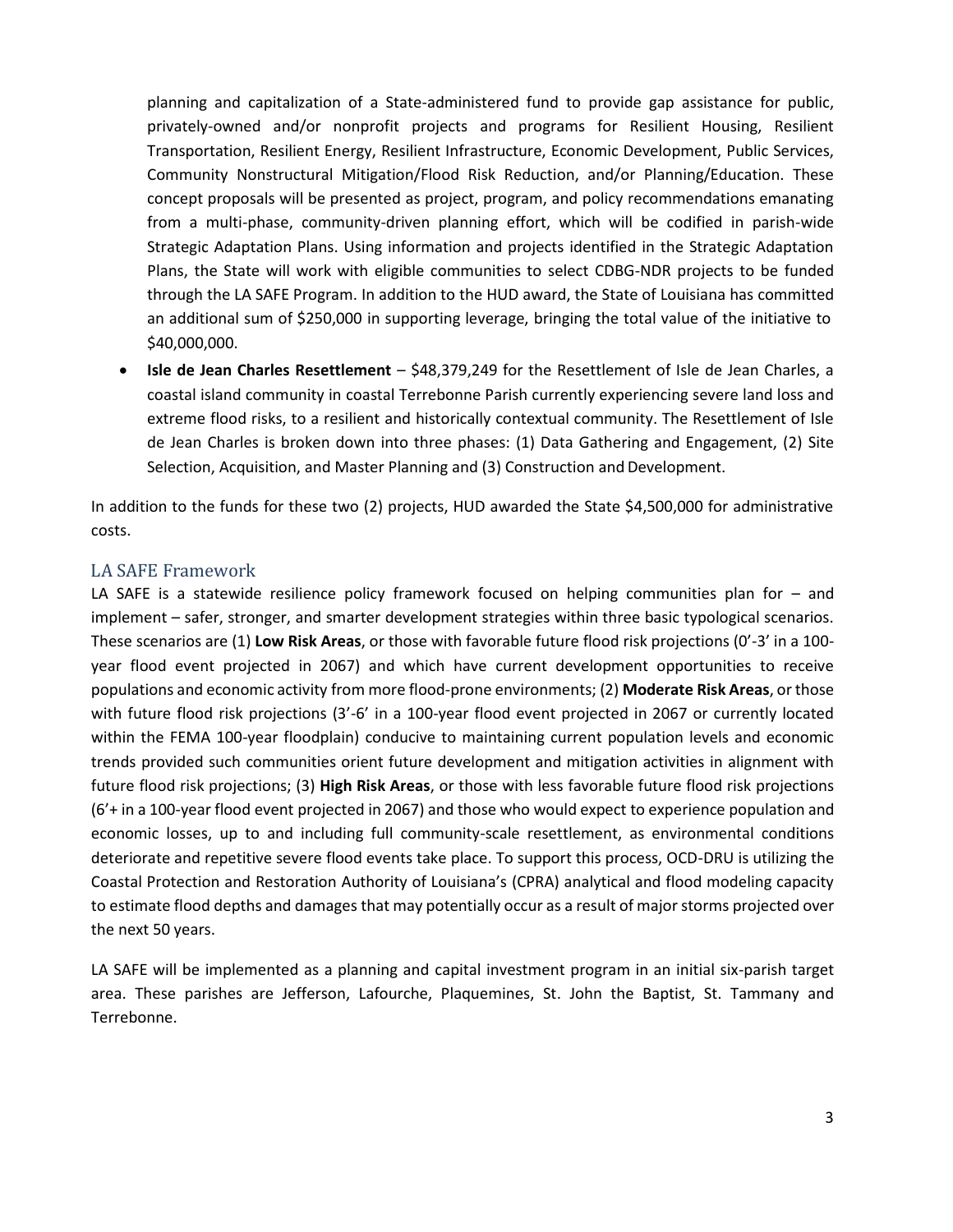## **Method of Distribution**

## **LA SAFE Planning & Engagement**

In its initial planning effort culminating with the creation of Strategic Adaptation Plans, LA SAFE has integrated a robust grassroots engagement and outreach effort to drive the goals and objectives of its planmaking process, while also working to educate citizens and stakeholders about the state's best information outlining current and future environmental conditions.

During the year-long (January through December 2017) planning and engagement process in the development of parish and regional adaptation strategies, the LA SAFE team conducted extensive public outreach and engagement efforts. As a result of 5 rounds of planned community engagement events across the six-parish target area, 71 meetings with 3,079 individual participants have occurred. Events have targeted and included parish residents, elected officials, representatives of local nonprofits and foundations, representatives of nongovernmental and economic stakeholder groups, and other community stakeholders.

## **LA SAFE Project Selection & Implementation**

### Project Selection Process

Following the fifth and final round of community engagement events at the end of 2017, the LA SAFE team convened the LA SAFE Project Selection Committee. The Selection Committee was comprised of OCD staff that ultimately selected 10 projects for funding. The following baseline criteria were included in the decision-making process:

- Project must be a CDBG-NDR **eligible activity**;
- Project must be able to meet a **national objective** within CDBG-NDR timelines;
- Project must have a clear **tie to the storm** (Hurricane Isaac, for CDBG-NDR);
- Project must have an eligible unmet need after accounting for all **duplication of benefits**;
- Project must meet specific **project area requirements** (e.g. economic development underwriting, infrastructure limitations, housing composition, see section 1.3 LA SAFE Framework);
- Project must be **feasible and sustainable**; all funding sources must be firmly committed and the local, responsible entity must have the resources committed to ensure on-going maintenance and operations;
- Project must be **compatible with the CPRA's Coastal Master Plan.**

The following scoring criteria were included in the decision making process as well:

- Amount of dollars available as direct **leverage** // out of 10 points, sliding ratio scale;
- **Benefit to LMI** persons // out of 20 points, all or nothing;
- **Public preference** // out of 20 points, determined during public meeting Round 5 and subsequent online polling;
- **Public benefit (quantitative)** // out of 20 points, determined by selectioncommittee;
- **Public benefit (qualitative)** // out of 20 points, determined by selectioncommittee;
- And ability to **enhance a CRS score** // out of 10 points, all or nothing.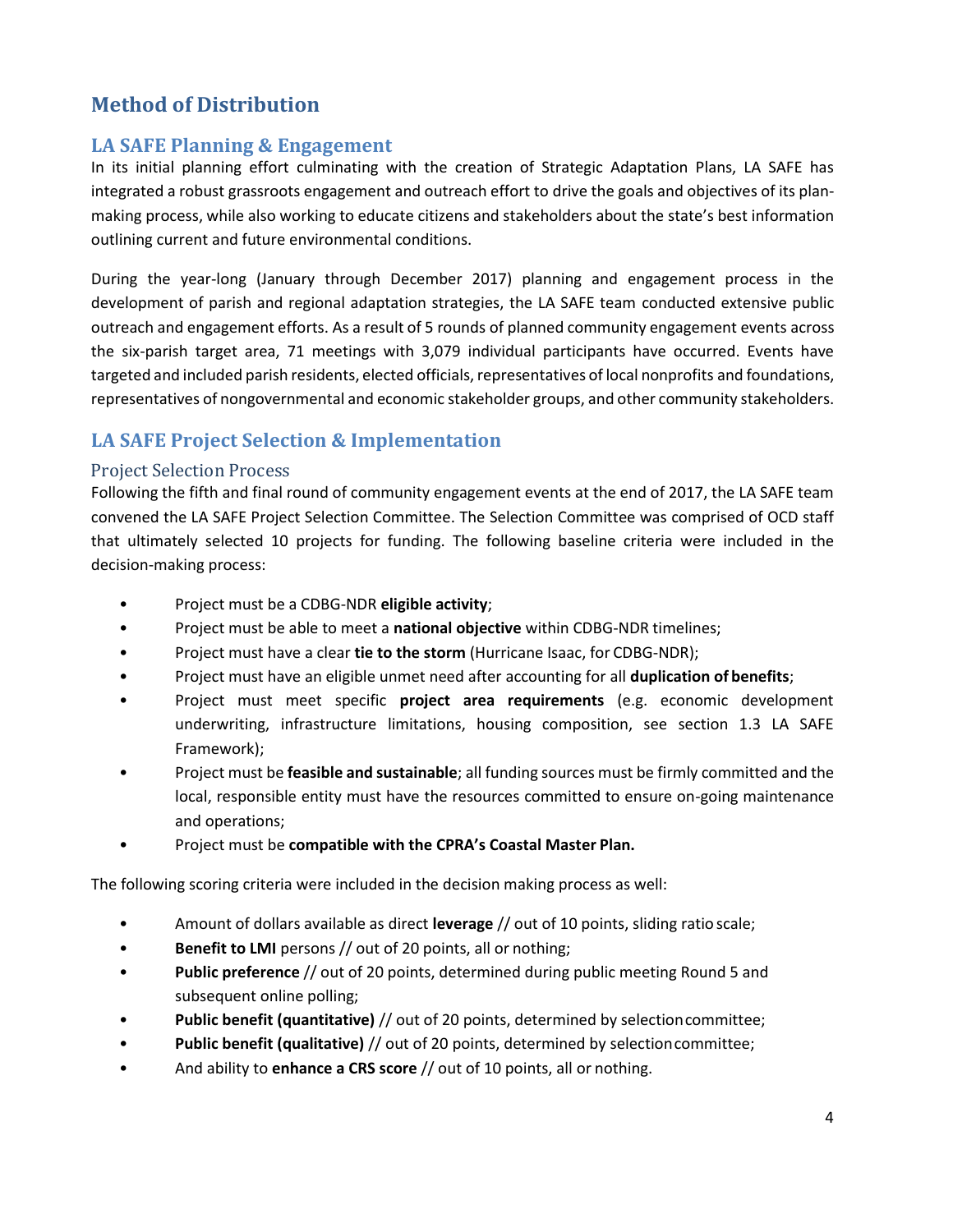On April 20, 2018, Governor John Bel Edwards announced the LA SAFE funded project portfolio at a press conference at Gretna City Park in Gretna, Louisiana.

The 8 CDBG-NDR funded projects are briefly described below:

**National Objectives:** Urgent Need, Benefit to low to moderate income persons.

**Eligible Activities:** HCDA Section 105(a) 1-25 and alternative requirements, eligible activities and waivers associated with PL 113-2.

The projects listed below are funded by CDBG-NDR dollars. The descriptions below include preliminary national objectives and eligible activities that will be met through the different projects and programs. As is consistent with past programs, any future changes to the eligible activities, national objectives and funding sources associated with specific projects will be made within the program files and the DRGR.

### St. Tammany Parish

**St. Tammany Blue-Green Campus & Trails National Objective:** LMI **Eligible Activities:** 105(a)(2) Even in higher ground locations, natural systems must be maximized to retain stormwater in response to current and future flood risk. The St. Tammany Blue-Green Campus & Trails project is a Community Nonstructural Mitigation/Flood Risk Reduction as well as Resilient Infrastructure project that will enhance

detention capabilities in a critical drainage area adjacent to Cane Bayou, protecting campus facilities and surrounding neighborhood residences. To achieve the goals laid out in this project, stormwater retention ponds, enhanced entryway features, new pathways and signage, and a pavilion will be built.

### St. John the Baptist Parish

**Airline & Main Complete Streets National Objective:** LMI **Eligible Activities:** 105(a)(1); 105(a)(2); 105(a)(9)

The Airline and Main Complete Streets project is a Resilient Infrastructure and Community Nonstructural Mitigation/Flood Risk Reduction project positioned along Airline Highway in LaPlace. This project is an example of how to plan for a future of heightened flood risk in a low risk area by incorporating stormwater management strategies into public infrastructure projects that also providing residents enhanced transportation options. The proposal suggests a 1.3-mile street improvement on Airline Highway and a 0.3 mile improvement on Main Street. Complete street designs like this one aim to attract reinvestment in commercial corridors, alleviate drainage systems and reduce flooding. Improved safety for pedestriansand cyclists enhance connectivity, aesthetics and urban identity.

#### Plaquemines Parish

**Plaquemines Harbor of Refuge** 

### **National Objective:** LMI

### **Eligible Activities:** 105(a)(2)

The Plaquemines Harbor of Refuge project is a Resilient Infrastructure project located in Empire, Louisiana. Plaquemines Parish is a Sportsman's Paradise with some of the world's best commercial and recreational fishing. The seafood industry is one of the leading employers in Louisiana, producing millions of pounds of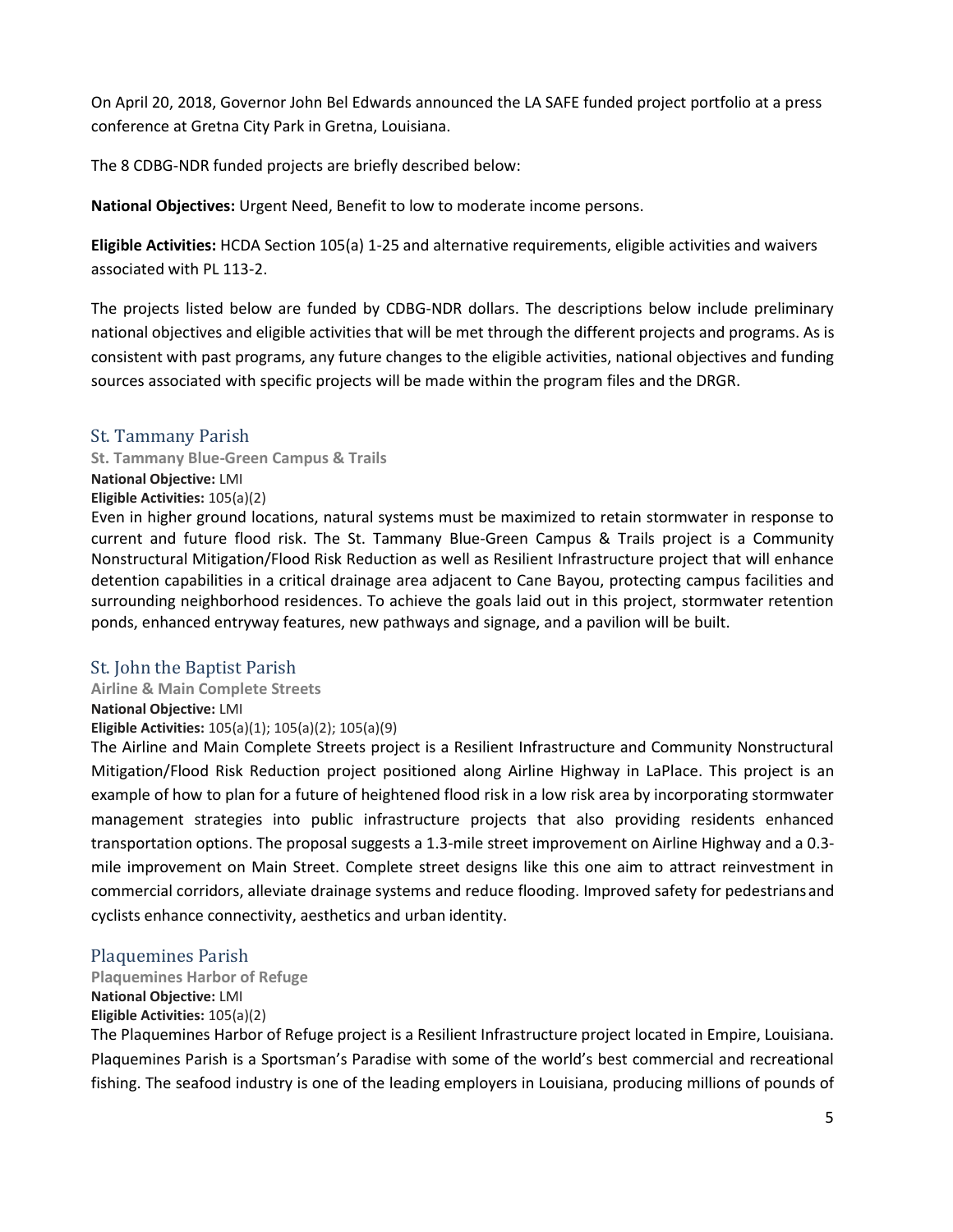shrimp, oysters, crabs and fish annually. However, as flood risk increases and land loss continues to occur, this industry's viability faces a significant threat – specifically as it relates to vital equipment and infrastructure. Through this project, the state will fund a harbor of refuge for vessels to shelter in place during disaster events. The parish-operated harbor would incorporate marina amenities, wet-and drydocking facilities as well as green infrastructure to help manage stormwater.

#### **Mental Health and Substance Abuse Assistance Program**

#### **National Objective:** LMI

#### **Eligible Activities:** 105(a)(8)

The Mental Health and Substance Abuse Assistance Program for Plaquemines Parish is a Public Services/Education program as outlined in the LA SAFE Guidelines. Areas projected to experience high future flooding risk are, in many cases, currently experiencing significant environmental, cultural, economic and social challenges. Severe, repetitive flooding events in recent years have devastated many low-lying communities along our coast, especially in Plaquemines Parish. As these events have occurred, populations have already started moving upland, disrupting community cohesion and the coast's broader social fabric. These impacts, compounded with unfavorable future projections, have taken a significant emotional toll. This program will provide case management services for residents struggling with mental health and substance abuse issues. These services will help disadvantaged populations living in at-risk communities work through the emotional impacts of past disaster events and future increased flood risk.

#### Jefferson Parish

#### **Gretna Resilience District Kickstart**

**National Objective:** LMI

#### **Eligible Activities:** 105(a)(2); 105(a)(9)

The Gretna Resilience District Kickstart is an ambitious Resilient Infrastructure and Community Nonstructural Mitigation/Flood Risk Reduction project. Two major components of the district, Gretna City Park and the 25th Street Canal, will receive LA SAFE investment. Improvements to the park include greater stormwater retention, enhanced entryways, pathways and signage. The canal improvements includegreen infrastructure features to increase storage capacity and improve conveyance of stormwater in an area with a high concentration of repetitively flooded homes and businesses. In addition, the canal enhancements include the creation of recreational amenities for biking, walking and interactive community spaces.

#### **Louisiana Wetland Education Center (LWEC)**

#### **National Objective:** UN

**Eligible Activities:** 105(a)(2)

This project provides funding for the "soft costs" associated with the construction of the LWEC, a Public Services/Education project. The LWEC will be located on the west bank of Jefferson Parish in the town of Jean Lafitte, serving as a vital tool in Louisiana's fight to maintain its coastal region and culture. LA SAFE has emphasized the value of educating our coastal population regarding current and future environmental conditions and the effects of flood risk. Through the programming to be provided at this facility, the LWEC will be an education asset serving the citizens of the region with programs geared for all ages. The center will promote preservation, conservation and adaptation related to wetland ecosystems, using its location in the Lafitte area as an outdoor laboratory.